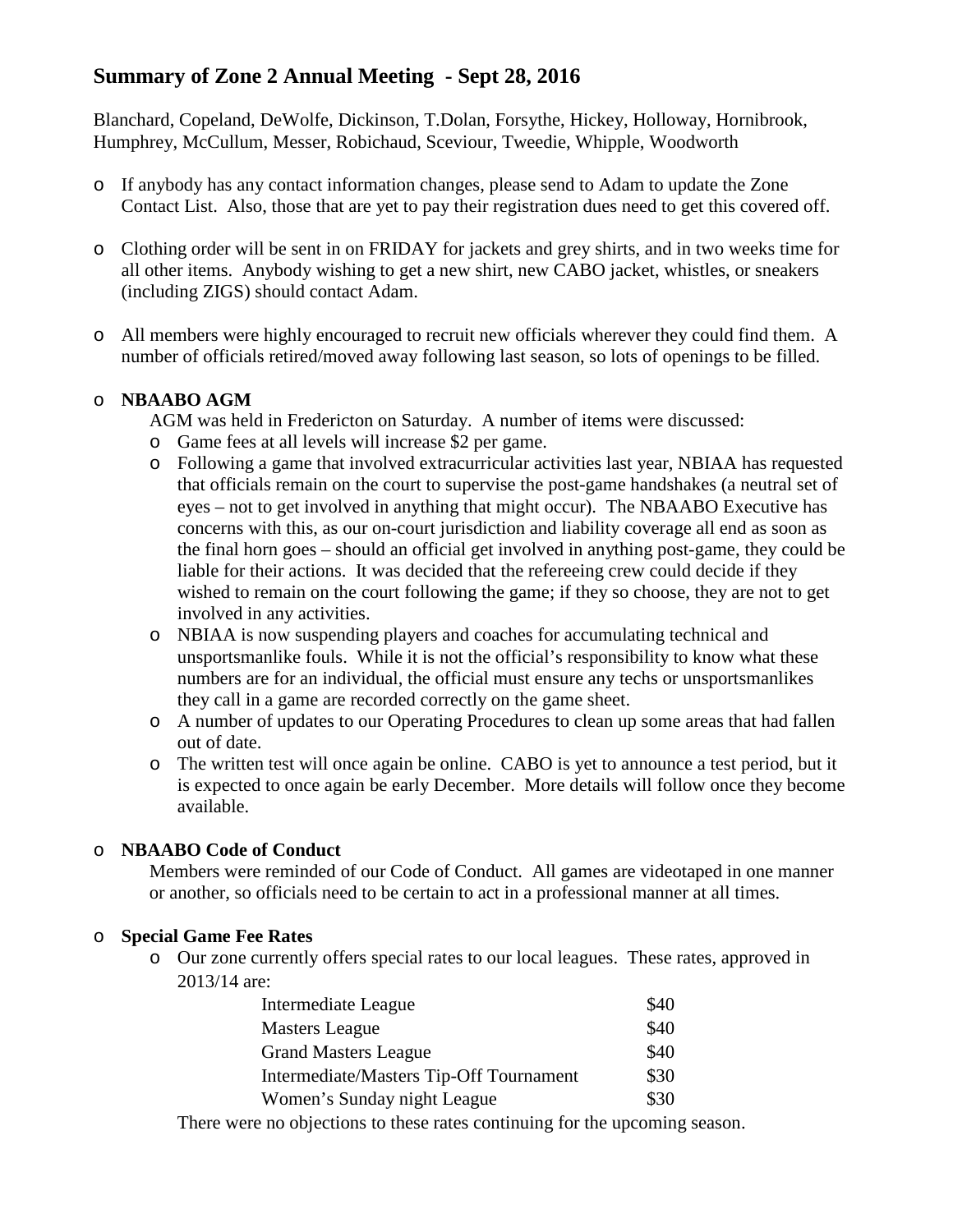#### o **Zone Finances**

Bank Statement and Zone Fund were provided (see attached). Adam went through the numbers.

Our Game Fee shows \$80 more in game fees paid for the year than were brought in – Adam explained that \$40 of this are an overpayment to an official that will be recouped this winter; the other \$40 is an error in accounting in that a cheque was recorded as game fees instead of admin fees somewhere along the lines (Adam has not yet had a chance to go through the cheque stubs to find this). Game fee amounts were up this year as the number of games officiated was also up – we covered 1950 games for the season (around the province, the closest zone was only covering 1000 games).

Our Zone Fund is healthy, with a current balance of \$350. Expenses were higher than revenues for the past year, but the Fund is still in a good position. Adam reviewed all of the expenses with the membership. The membership was reminded to notify Todd or Adam of any milestones/life events so we can properly acknowledge them.

Since its inception, the Zone Fund has been administered by Adam, Todd, and Jon McAloon. Jon has recently expressed concern to Todd and Adam that as he no longer is refereeing very much (due to home and work commitments), he is not very connected to the Zone. He felt somebody with more involvement in the zone should be the third administrator for the Fund.

Moved by Hickey/Copeland to name Matt Tweedie as the third signing officer for the zone, and third Zone Fund administrator, replacing Jon McAloon . Motion Carried.

## o **Evaluations**

As a zone, we provided 10 evaluations last season. Anybody who wishes to be evaluated during the upcoming season should contact Adam, and one will be scheduled. This zone places a priority on evaluations.

Anybody that would like to attempt their Level 2 certification should contact Todd or Adam right away so that evaluations can be scheduled. The Zone Executive decides who is sent for their Level 2, so it is imperative to get evaluated early if you wish to go.

# o **Special Game Fee Rates**

Our zone offers special rates to certain groups. These groups, and rates, are as follows:

- Monday Night Intermediate & Masters \$42
- Thursday Night Grand Masters \$42
- Sunday Night Women's League \$30
- Lunar Rogue Rumble Tip-Off  $$35$

No objections were offered from the membership regarding these rates.

#### o **Tournament Schedules**

The following tournament schedules have been sent in thus:

- o Oct 14-16: Intermediate tip-off tournament, and STU's Ken Gould exhibition tournament.
- o Nov 5-6: NMBA Bantam girls (60~ish games)
- o Nov 19-20: NMBA Bantam boys
- o Dec 8-11: Maritime Invitational (36 games)
- o Dec 17-18: Holiday Hoops Classic (80+ games) + possibly the Cotter Classic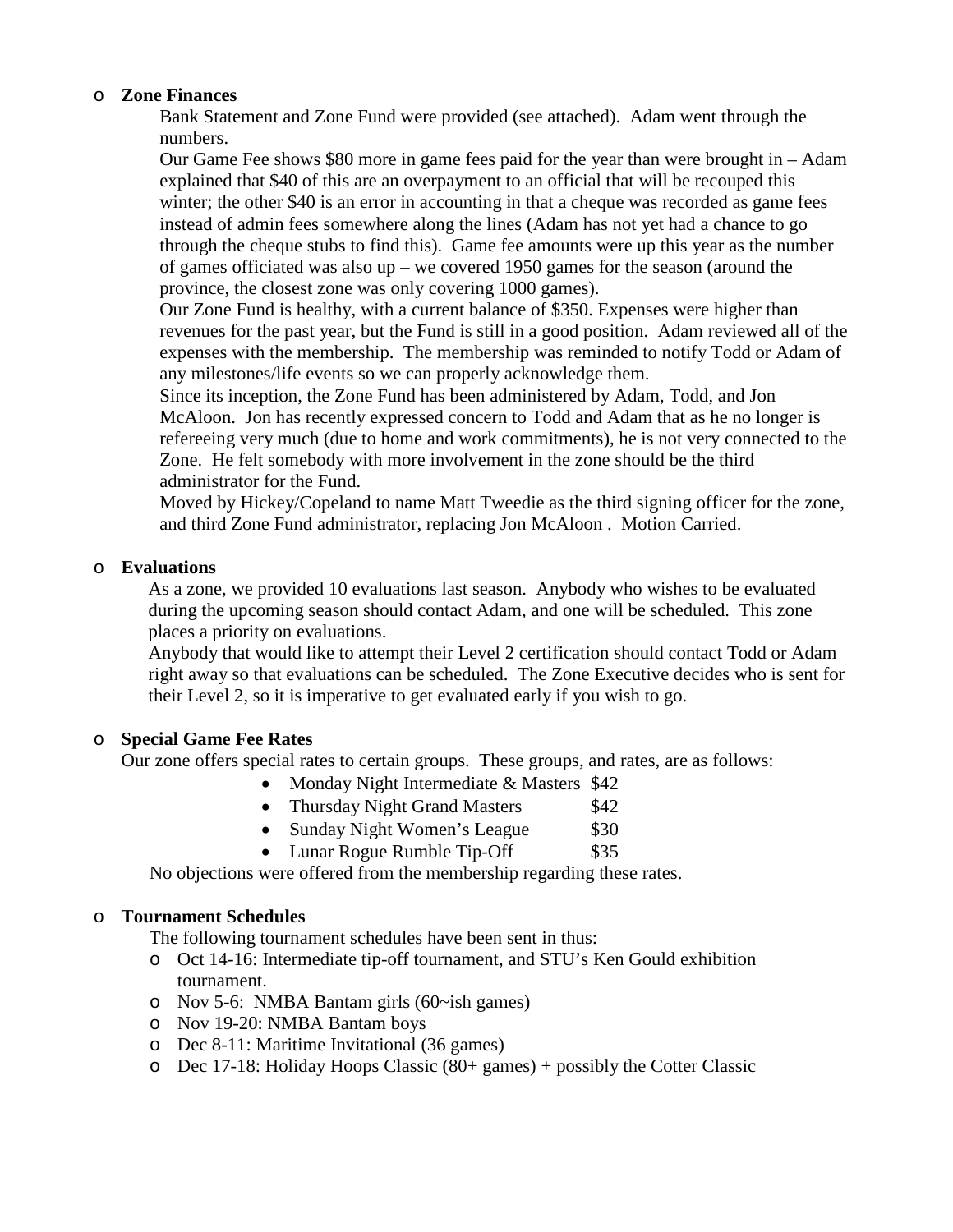## o **Clinic Schedules**

| Weekly clinics (all on Tuesdays in room D33, Head Hall) –            |               |
|----------------------------------------------------------------------|---------------|
| 7pm October 4 – Introduction for new officials & Rules $1 - 4$       | Tweedie       |
| $7 \text{pm}$ October 11 – rule 5 (violations)                       | Woodworth     |
| $7 \text{pm}$ October 18 – rule 6 (fouls)                            | Hickey        |
| $7 \text{pm}$ October 25 – rules 7-8 (general provisions, officials) | Humphrey      |
| 7pm THURS, Nov 3 – mechanics & floor positioning (@ Devon Park)      | Messer/Murray |

#### **All current officials are highly encouraged (ie required) to attend some of these clinics.**

Besides being an opportunity to brush up on our rules knowledge, having senior officials present allows for better discussions to take place, which benefits everybody present.

#### o **Christmas Party**

The annual Christmas Party date is TBA. Looking at Dec 17, but if both the Holiday Hoops and Cotter tournaments are that weekend, we may need to reconsider. As in past years, **all food and drink** will be provided.

#### o **New/Other Business**

It was noted that the provincial AGM discussed the travel rate. As other sports groups have a rate higher than ours, it was decided that NBAABO would remain with the 38 cent/km rate.

#### o **Zone Accomplishments/Acknowledgements**

- o John Hickey officiated the A Boys championship game a t the Final 12, and at the ACAA tournament in Halifax, including the women's championship game. John also recently received BNB's Special Merit Award.
- o Dan Wilton officiated the A Boys championship game a t the Final 12
- o Todd Messer is entering his 30<sup>th</sup> season as a member of NBAABO

#### o **Elections**

The meeting was turned over to Matt Tweedie to chair the election process. John Hickey nominated Todd Messer as Zone Rep. No other nominations were put forth. Todd Messer named Zone Rep by acclamation.

John Hickey nominated Terry Dolan for Assignor. Terry Dolan nominated Adam Humphrey for Assignor. Both Terry and Adam accepted their nominations, so an election was held. By a vote of 16- 1, Adam Humphrey was elected Zone Assignor.

Moved by Matt Tweedie to adjourn the meeting. Motion carried. Meeting adjourned at 8:10pm.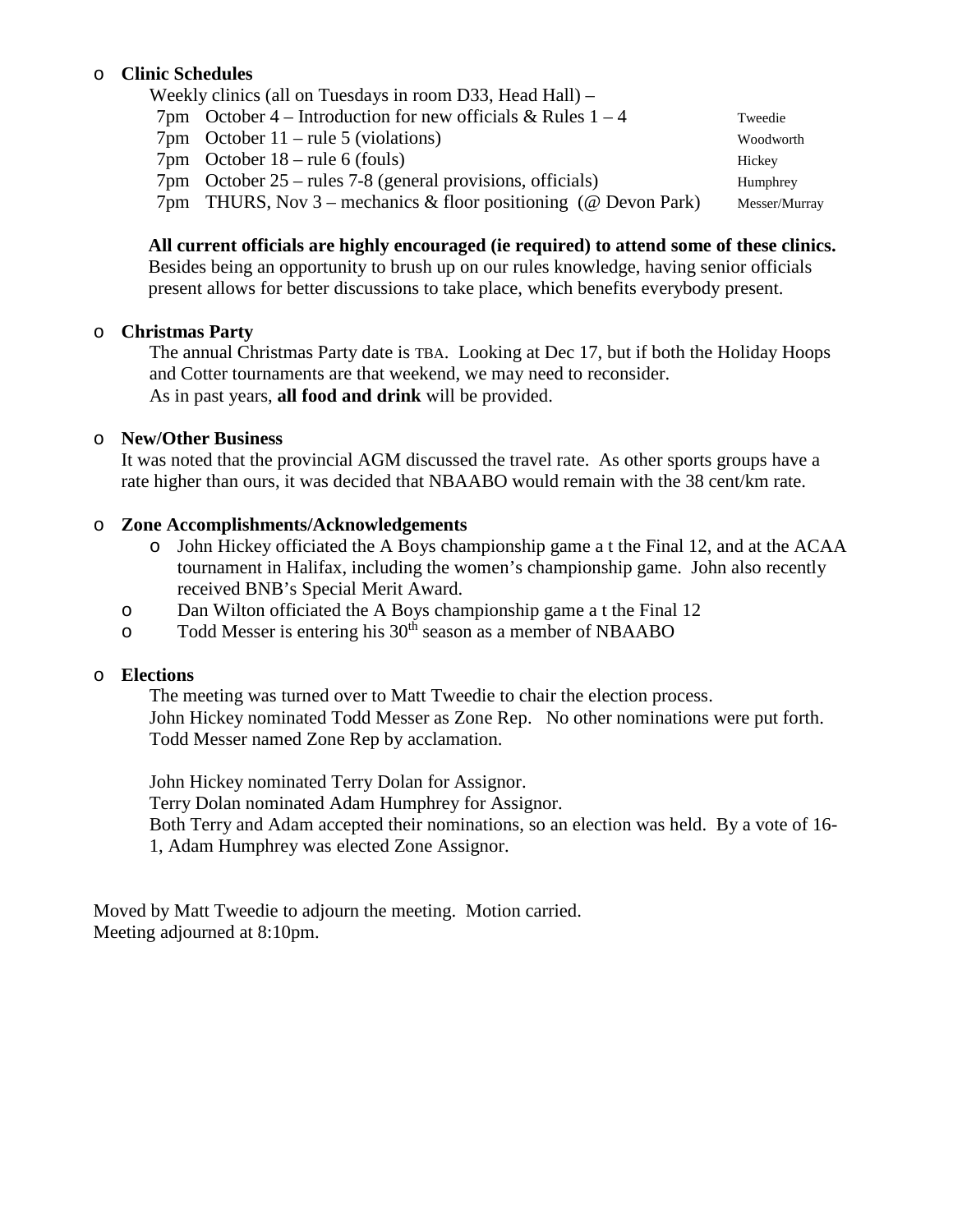# NBAABO - Zone 2 **Bank Statement**

| <b>YEAR ENDING</b>                      |    | August 31, 2016 |             | August 31, 2015  |                 | August 31, 2014 |              |  |
|-----------------------------------------|----|-----------------|-------------|------------------|-----------------|-----------------|--------------|--|
| <b>REVENUE</b>                          |    |                 |             |                  |                 |                 |              |  |
| Zone 2 Game & travel Fees               | \$ | 117,157.00      |             | \$<br>101,389.00 |                 | \$              | 109,344.00   |  |
| ACAA game & travel fees                 |    | 23,860.00       |             | 25,037.00        |                 |                 | 13,500.00    |  |
| Game Fee Admin Chgs                     |    | 1,520.00        |             | 1,440.00         |                 |                 | 1,380.00     |  |
| <b>Provincial Dues</b>                  |    | 65.00           |             | 215.00           |                 |                 | 200.00       |  |
| <b>TOTALS</b>                           | \$ | 142,602.00      |             | \$128,081.00     |                 |                 | \$124,424.00 |  |
| <b>EXPENSES</b>                         |    |                 |             |                  |                 |                 |              |  |
| Zone 2 Game Fee Payments                |    |                 |             |                  |                 |                 |              |  |
| Game Fees & Travel<br>\$104,778.00      |    |                 | \$88,060.00 |                  | \$93,744.00     |                 |              |  |
| 129.00<br>Uncashed fees<br>\$           |    |                 |             |                  | 99.00           |                 |              |  |
| Clothing<br>1,680.00                    |    |                 | 3,034.00    |                  | 3,234.00        |                 |              |  |
| <b>Provincial Dues</b><br>2,610.00<br>S |    |                 | 2,700.00    |                  | 3,025.00        |                 |              |  |
| 7,659.00<br><b>Assigning Fees</b>       |    |                 | 7,061.00    |                  | 7,630.00        |                 |              |  |
| Zone Fund<br>400.00<br>\$               |    |                 | 370.00<br>Ś |                  | 460.00          |                 |              |  |
| Refunds to School                       |    | 117,256.00      | 400.00<br>S | \$<br>101,625.00 | 1,132.00<br>\$. | \$              | 109,324.00   |  |
| ACAA game & travel fees                 |    | 23,879.00       |             | 25,162.00        |                 |                 | 14,265.00    |  |
| Provincial/Zone Dues                    |    | 60.00           |             | 215.00           |                 |                 | 150.00       |  |
| <b>Bank &amp; Admin Fees</b>            |    | 1,155.68        |             | 1,448.96         |                 |                 | 1,123.41     |  |
| Postage                                 |    | 92.00           |             | 92.00            |                 |                 | 165.51       |  |
| <b>TOTALS</b>                           |    | \$142,442.68    |             | \$<br>128,542.96 |                 | \$              | 124,017.06   |  |
| <b>NET BALANCE</b>                      | \$ | 159.32          |             | \$<br>(461.96)   |                 | \$              | 406.94       |  |

**Current Game Fee/Administrative Balance**

**\$ 396.43**